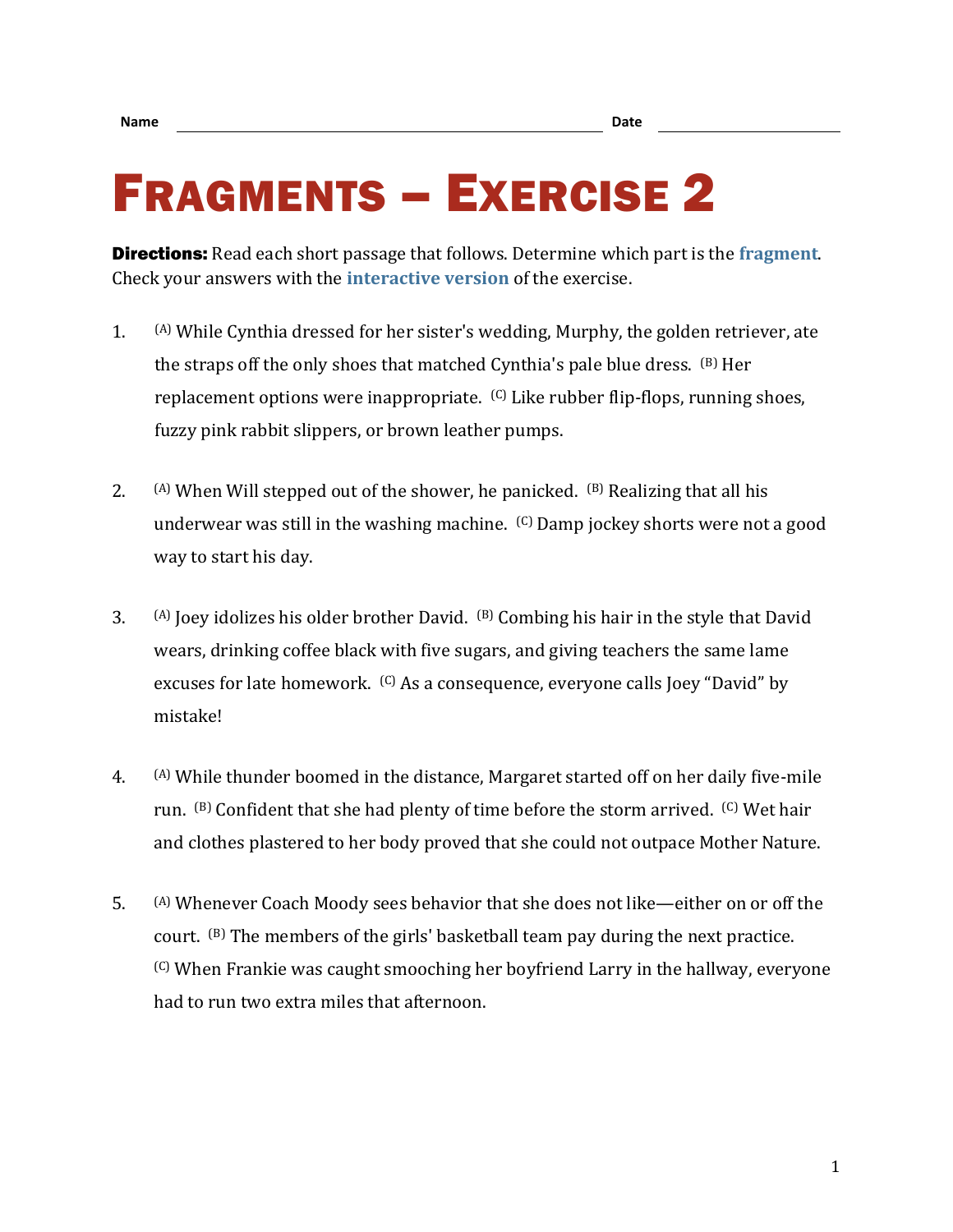- 6.  $(A)$  Making his anxious students relax would have required very little effort.  $(B)$  Like a smile when he walked into class or a "Good job" written at the bottom of an essay. (C) Professor Marshall refused to do more than scowl and read from his yellowed lecture notes.
- 7. (A) Marcus has no consideration for the ecosystem rich with life in his backyard.  $(B)$  When he cuts the lawn, he slows for nothing.  $(C)$  As toads, lizards, and insects jump to the sanctuary of bushes to avoid the deadly mower blades.
- 8. (A) Each morning, Darren adds guava juice, raw egg, protein powder, raisins, and sardines to a blender. <sup>(B)</sup> After mixing these ingredients on high for a few seconds, he has breakfast. <sup>(C)</sup> A drink that will give him plenty of energy and shiny hair.
- 9.  $(A)$  Horrified, Sherri stared at her reflection in the mirror.  $(B)$  Hair sticking out in seventeen different directions, a spot of whipped cream on her chin, and a green pen mark across her nose. <sup>(C)</sup> Why had her friends at the table not mentioned her disarray?
- 10. (A) Lying awake in the dark room, staring up at the shadows that danced across the ceiling.  $(B)$  Jason worried about the shuffling and thumps that he heard outside. (C) Raccoons—not hungry zombies with grabbing arms—were prowling behind the house.
- 11. (A) Like amber honey, Helene's long hair dripped over her shoulders and spilled down her back. (B) Styling products, moreover, made the tresses as sticky as pancake syrup. (C) Catching pieces of thread, feathers, dust, and even an occasional insect that buzzed too close.
- 12.  $(A)$  While eating the plate of sesame chicken, Maria was thankful for her skill with chopsticks. (B) Utensils that required only one hand to use. (C) For Maria's left hand was pinned to the booth by Hunter, her five-year-old son who lay sleeping after a long day of shopping at the mall.